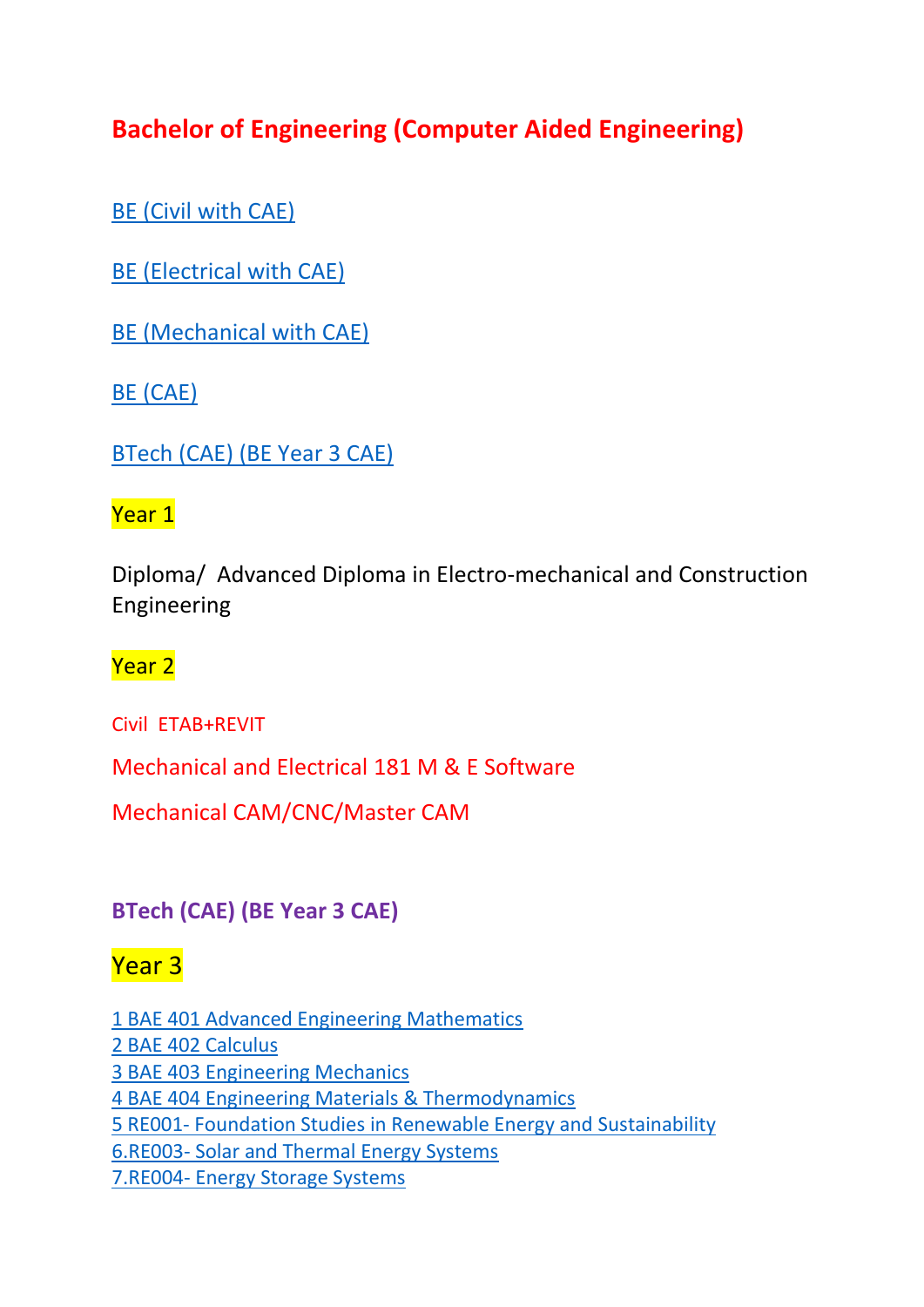8 RE005- Renewable Energy Resource Analysis 9.RE006- [Wind Energy Conversion Systems](#page-4-0) [10 RE010-Engineering Materials](#page-4-1) [11 RE012a-Electrical Engineering Part 1](#page-4-2) [12RE016/ BAE508-Design & Project Management](#page-5-4)

<span id="page-1-0"></span>1 BAE 401 Advanced Engineering Mathematics 2 BAE 402 Calculus

**Mathcad**

#### <span id="page-1-1"></span>3 BAE 403 Engineering Mechanics

Gear Box Design

MESYS Shaft System Calculation - Interface with TBK Gear Calculation

1/TBK 2014 CAD PugIn for SOLIDWORKS: pinion shaft run out

2/TBK 2014 CAD-PlugIn for SOLIDWORKS: Bidirectional connection for CAD and calculation

3/TBK 2014 CAD-PlugIn for SOLIDWORKS: Create bevel gears in SOLIDWORKS

4/TBK 2014 CAD-PlugIn for SOLIDWORKS: Cylindrical gear with involute spline hub (DIN5480)

5/TBK 2014 CAD-PlugIn for SOLIDWORKS: save eAssistant password 6/TBK 2014 CAD-PlugIn for SOLIDWORKS: Insert gear manufacturing data

7/TBK 2014 CAD-PlugIn for SOLIDWORKS: pinion shaft with involute spline (DIN 5480)

BAE 403 MESYS-Axial-Radial-Rollerbearings

BAE403 Ball Screw ReportExample\_BallScrew

BAE403 DIN743\_CalculationBasis

BAE403 ExampleSlewingRing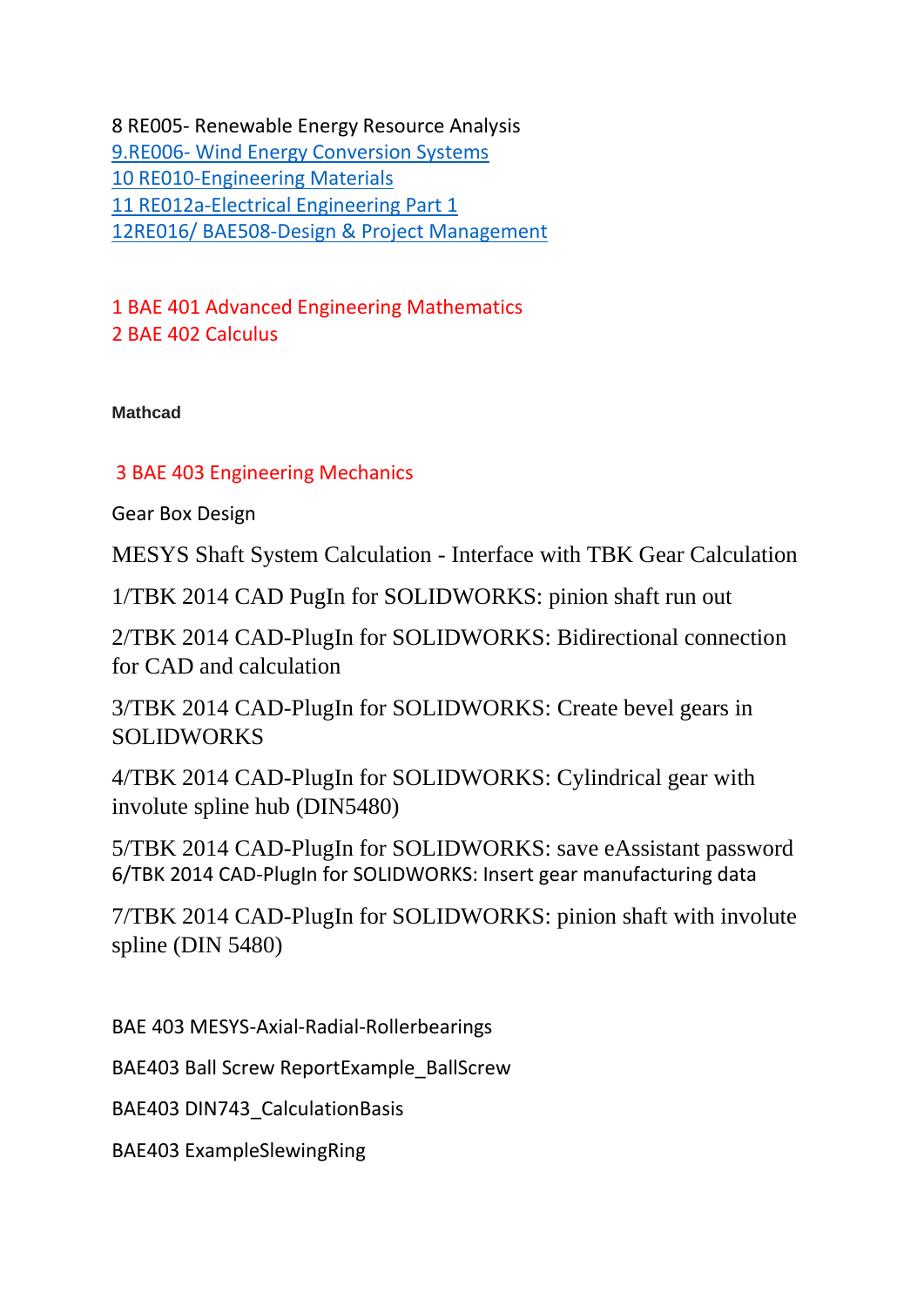BAE403 FlyerRollingBearingAnalysis BAE403 FlyerShaftCalculation BAE403 FlyerTrackRoller BAE403 MESYS\_Manual BAE403 Tutorial\_Angular\_Contact BAE403 Tutorial Cylindrical Roller BAE403 TutorialShaft BAE403 TutorialShaftSystems BAE403 TutorialShiftGearTransmission

Software BAE403 Calcula-3.5 BAE403 Engg Power To0ls eptool20 BAE403 Engg Power Tool eptool19 BAE403 Shaft Calculation Tutorial\_SolutionFiles

<span id="page-2-0"></span>BAE 404 Engineering Materials & Thermodynamics

Engineering Materials

[Materials Database Online Software](https://matmatch.com/?utm_term=material%20database%20software&utm_medium=ppc&utm_campaign=%5BSN%5BGen_001%5D:+Material&utm_source=adwords&hsa_grp=54205145180&hsa_cam=881466642&hsa_src=g&hsa_net=adwords&hsa_tgt=kwd-344639139598&hsa_ad=259828671572&hsa_mt=b&hsa_kw=material%20database%20software&hsa_ver=3&hsa_acc=2813184419&gclid=CjwKCAjw_uDsBRAMEiwAaFiHa0VxH0tu1tLuBFrQz91st78X-5UBiM72K6GxUpSPgRCjc4RZIc4xAxoCsoAQAvD_BwE)

Engineering Thermodynamics

Videos

1/Steam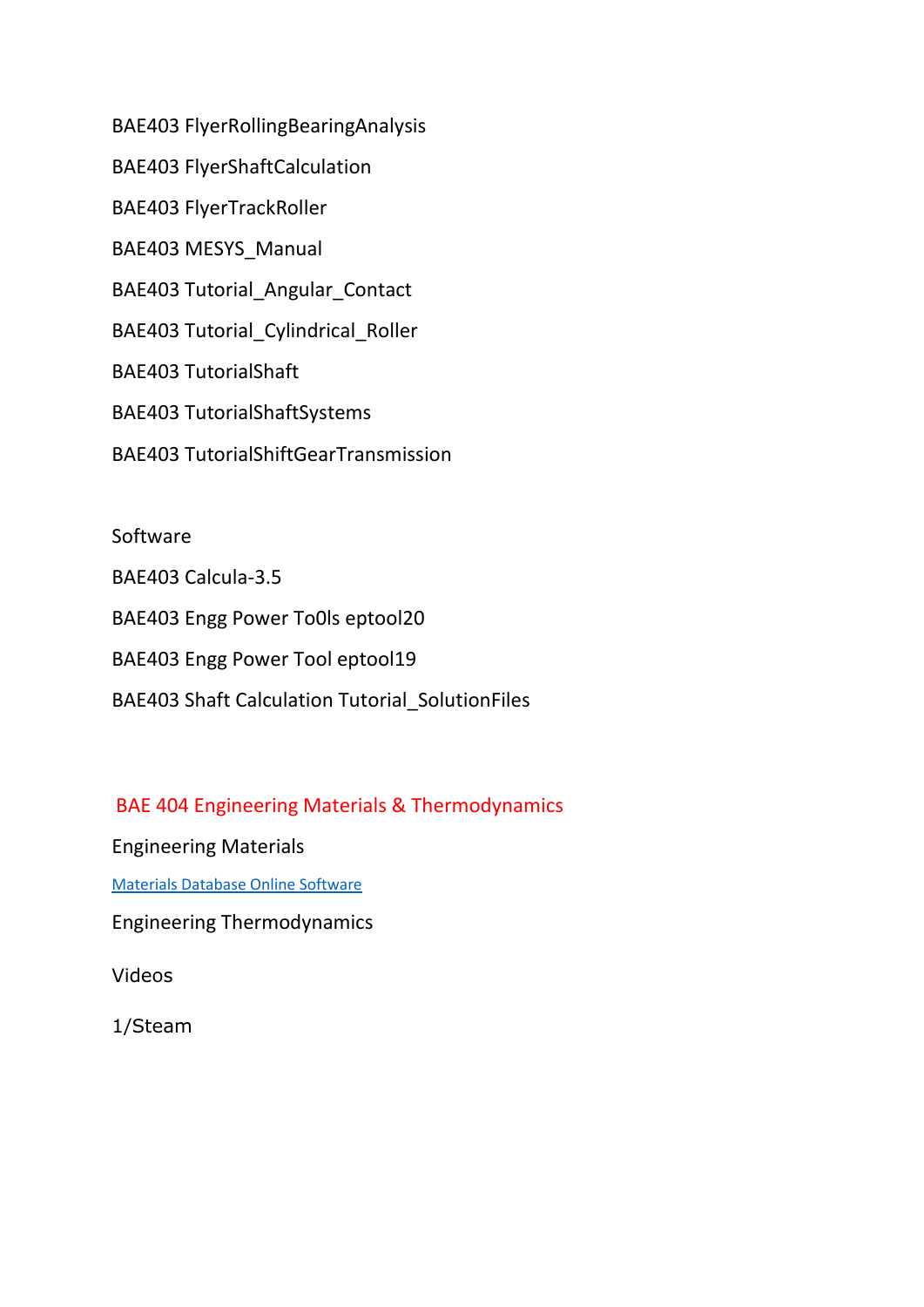2/Solid Liquid Equilibria using Excel  $3/R$ esidue Curves for Benzene(x1) + Ethanol(x2) + Methanol(x3) 4/Sillen Basics 5/Z vs. Pr Plot using Matlab 6/Using Preos.xlsx to plot an isotherm 7/LLE Excel Macro 8/PrMix Spreadsheet 9/Publishing from Matlab to html to Microsoft Word 10/Fitting Pxy data using Excel

<span id="page-3-0"></span>5 RE001- Foundation Studies in Renewable Energy and Sustainability 6.RE003- Solar and Thermal Energy Systems

RE001+003 Charge Controller V1.95-Windows RE001+003 eLOG-Windows RE001+003 Inverter(SHI&STI)V1.1-Windows RE001+003 Inverter(TP)V1.1-Windows RE001+003 Inverter(UPower)V1.2-Windows RE001+003 SPP-02(Sealed)V4.0-Windows RE001+003 SunDATForSketchUp-V3-9-0-B12 RE001+003-SPP Tools(Li)V3.0

Wire Calculator- Online

Sundata

#### <span id="page-3-1"></span>7.RE004- Energy Storage Systems

The ESWare™ Suite

ES/Analyzer

ES/Optimizer

S/Pilot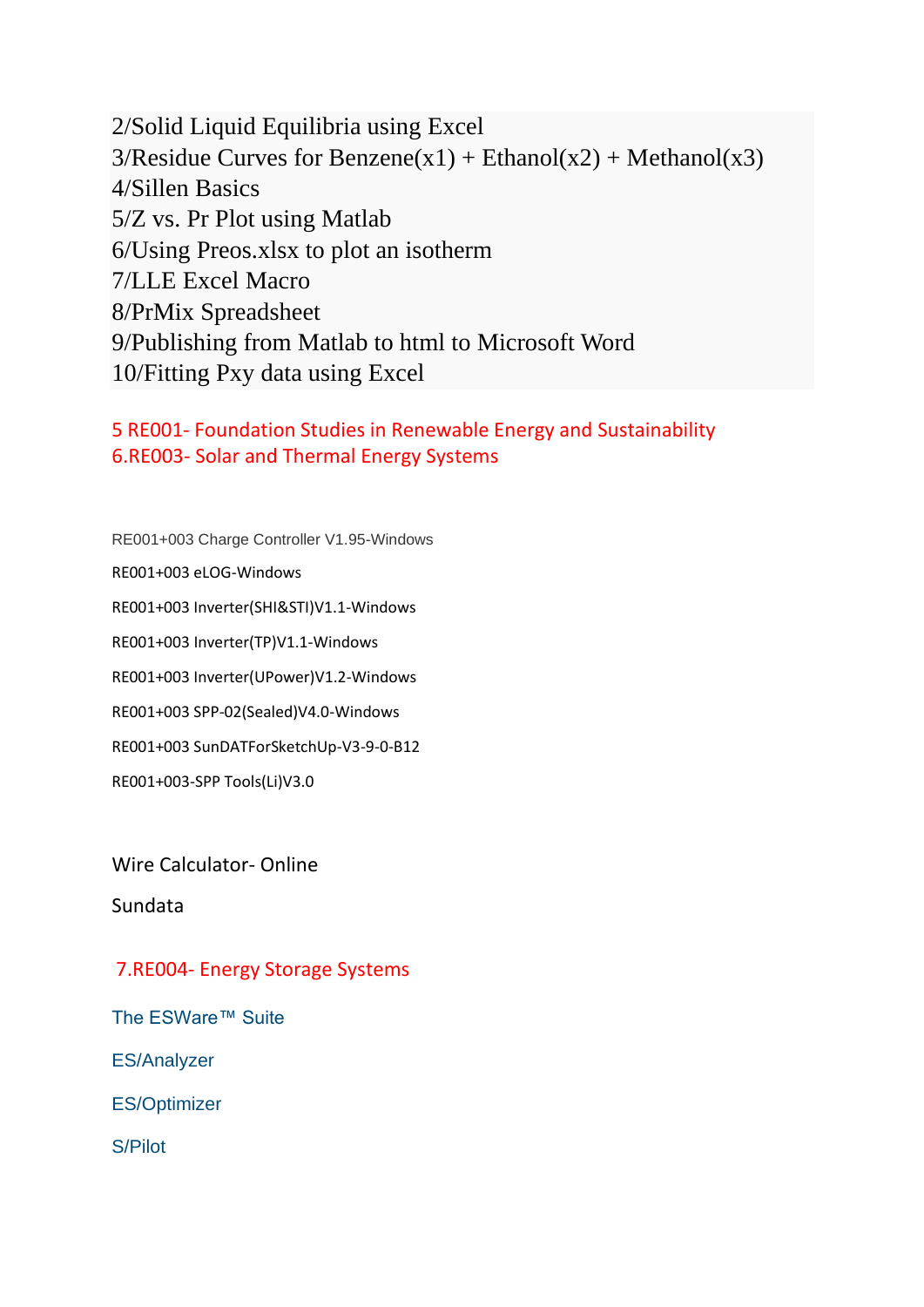#### <span id="page-4-0"></span>9.RE006- Wind Energy Conversion Systems

**[WAsP Bundle](https://www.wasp.dk/Download/WAsP12-Suite-Installer) [Wind farm production](https://www.wasp.dk/wasp/details/windfarmproduction) [Wake Effect Model](https://www.wasp.dk/wasp/details/wakeeffectmodel) [Micro siting](https://www.wasp.dk/wasp/details/micrositing) [Wind Power Potential](https://www.wasp.dk/wasp/details/windpowerpotential) [Wind Resource Mapping](https://www.wasp.dk/wasp/details/wind-resource-mapping) [Wind Climate Estimate](https://www.wasp.dk/wasp/details/wind-climate-estimate) [Wind Atlas Generation](https://www.wasp.dk/wasp/details/wind-atlas-generation)**

<span id="page-4-1"></span>10 RE010-Engineering Materials [Materials Database Online Software](https://matmatch.com/?utm_term=material%20database%20software&utm_medium=ppc&utm_campaign=%5BSN%5BGen_001%5D:+Material&utm_source=adwords&hsa_grp=54205145180&hsa_cam=881466642&hsa_src=g&hsa_net=adwords&hsa_tgt=kwd-344639139598&hsa_ad=259828671572&hsa_mt=b&hsa_kw=material%20database%20software&hsa_ver=3&hsa_acc=2813184419&gclid=CjwKCAjw_uDsBRAMEiwAaFiHa0VxH0tu1tLuBFrQz91st78X-5UBiM72K6GxUpSPgRCjc4RZIc4xAxoCsoAQAvD_BwE)

#### <span id="page-4-2"></span>11 RE012a-Electrical Engineering Part 1

Circuit Draw

RE012 CLStudent\_Setup RE012 edraw-max\_setup\_full5371 RE012 gnucap-master

RE012 LTspiceXVII

RE012 ngspice-31\_64

RE012 pecs

RE012 solveelec25ensetup

1/Spice

2/Analog Circuit Simulator

3/SIM Plus

4/Circuit Logix

5/SPICE

6/Multi SIM

7/PSPICE

8/LSPICE